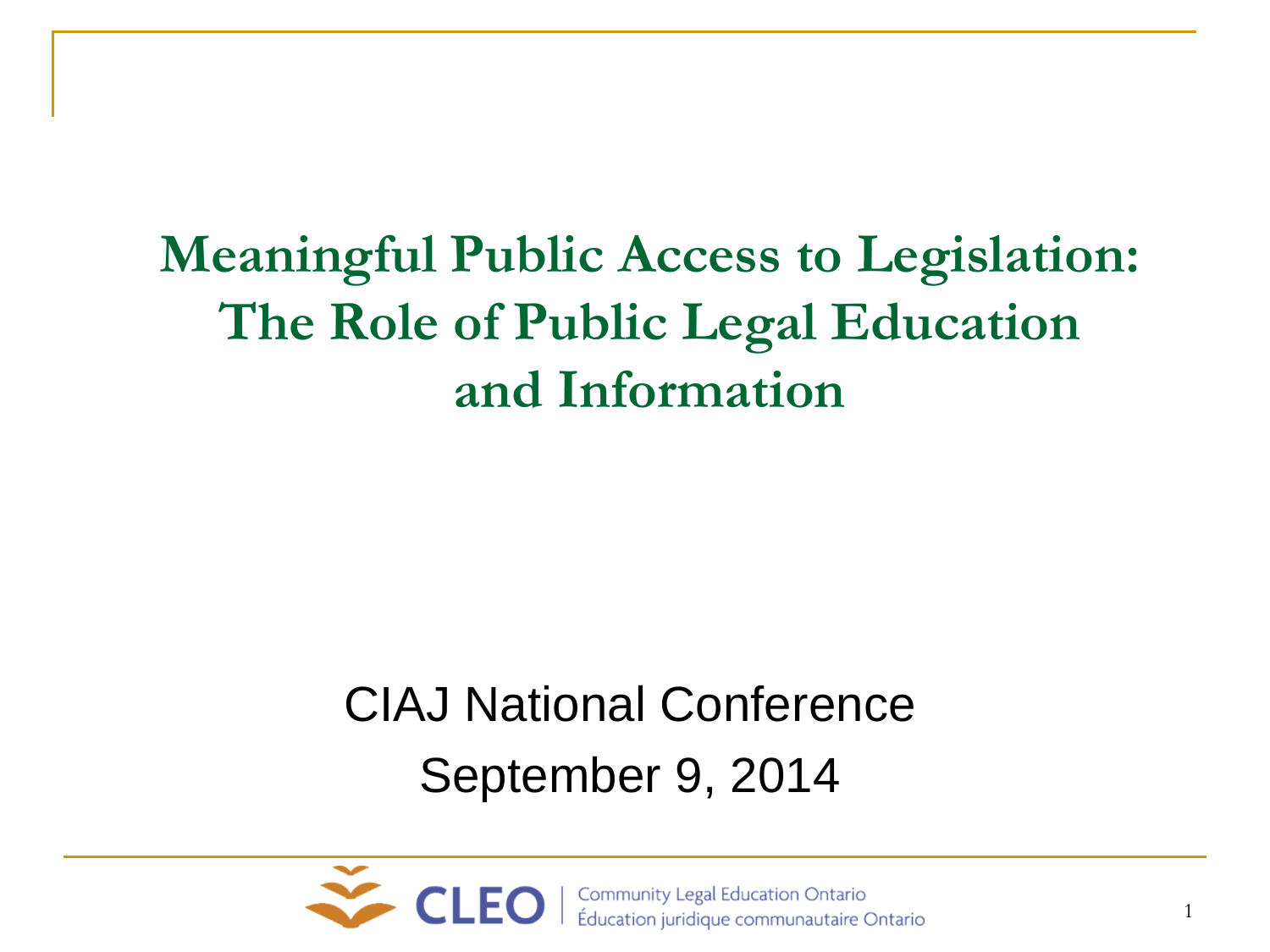# **Outline of presentation**

- Role and work of PLEI organizations, including CLEO
- Key hallmarks of our work
- **Introduction to CLEO's research on effective** formats and delivery channels for PLEI

#### Improving access to PLEI

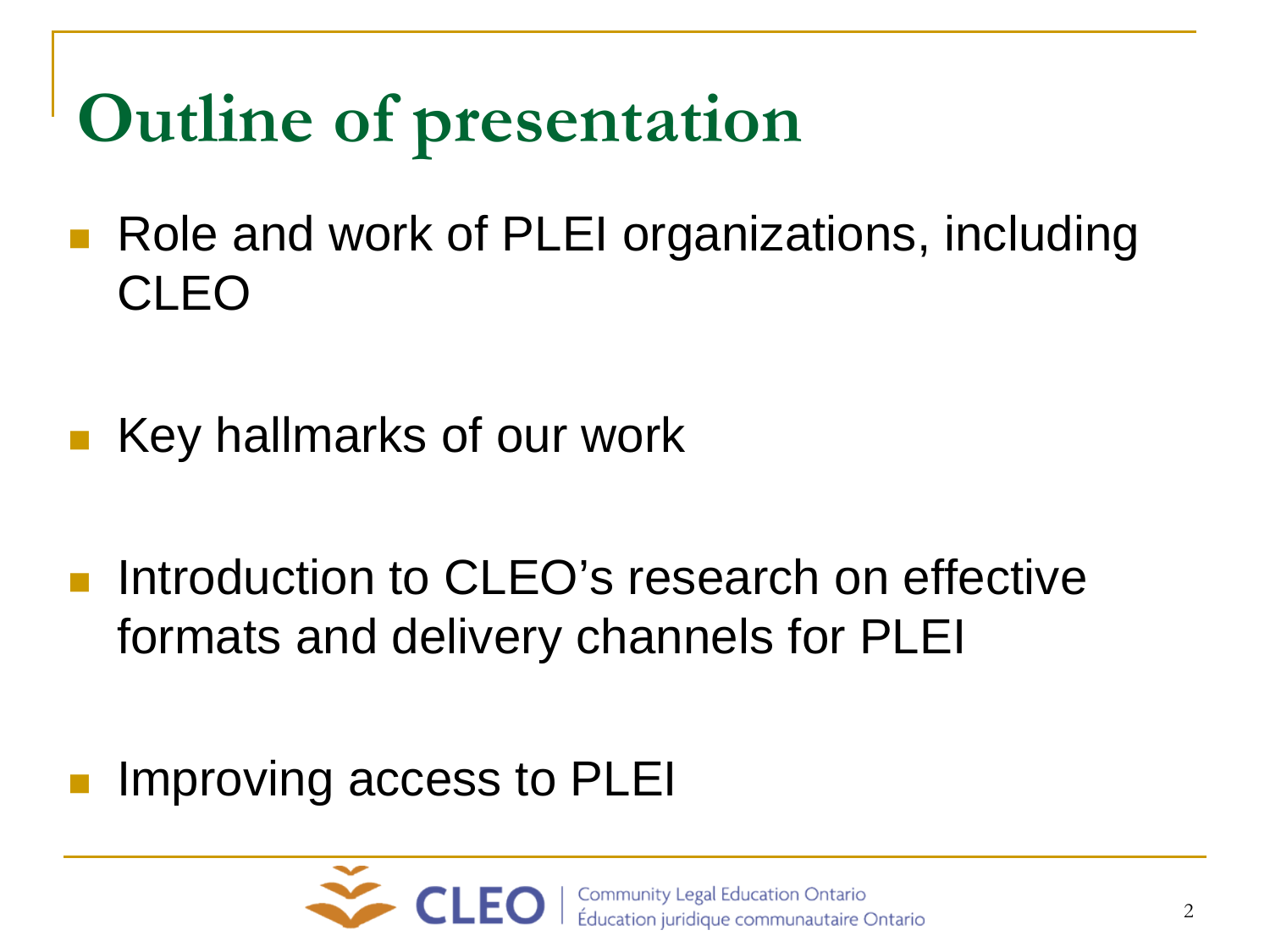## Overview of PLEI work in Canada

- What is the definition of public legal education and information (PLEI)?
- **No's doing this work in Canada?**
- What are our goals?
- Who are our partners?

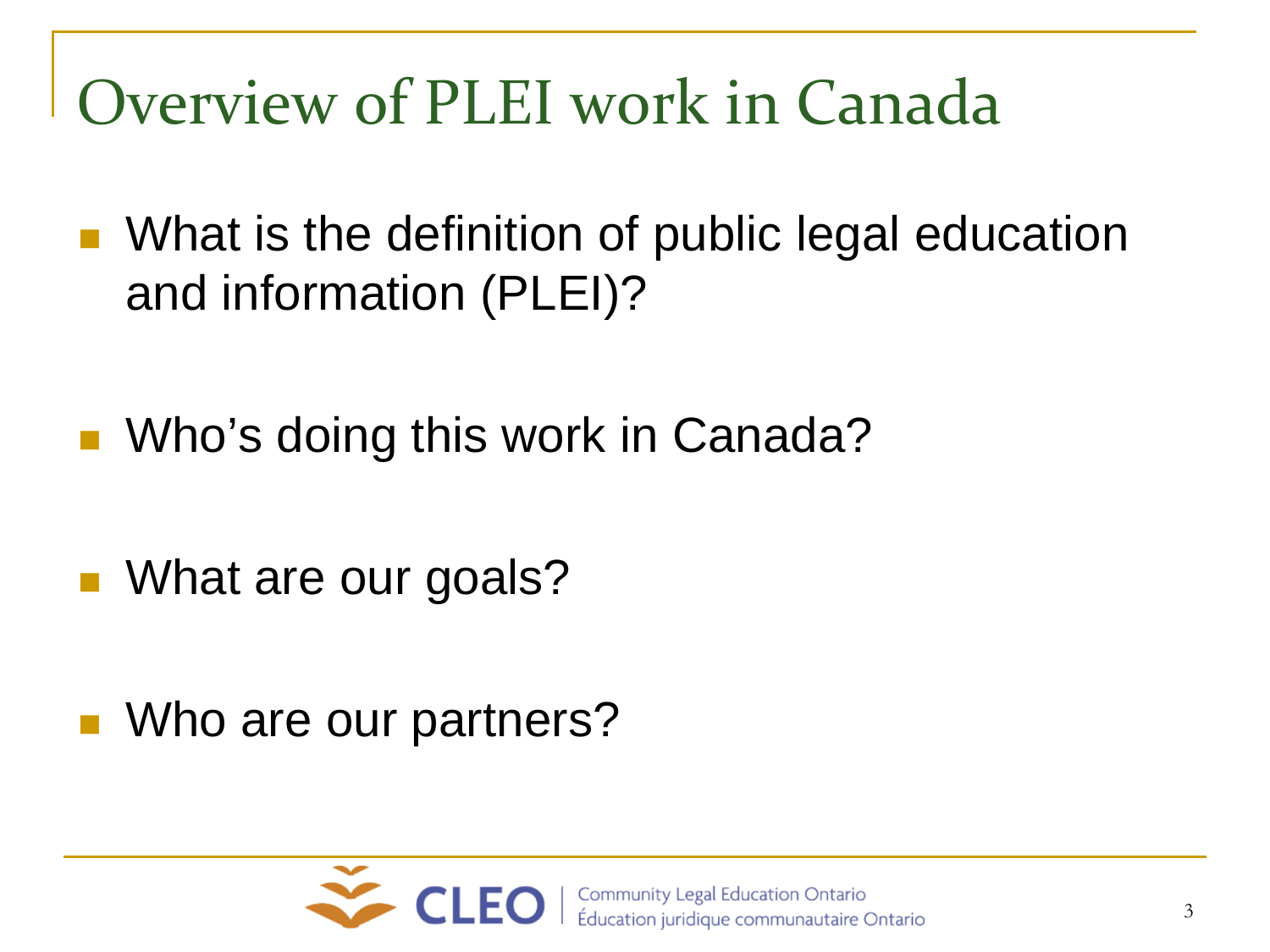### Introduction to CLEO

- **Nandate**
- **Role**
- Core activities

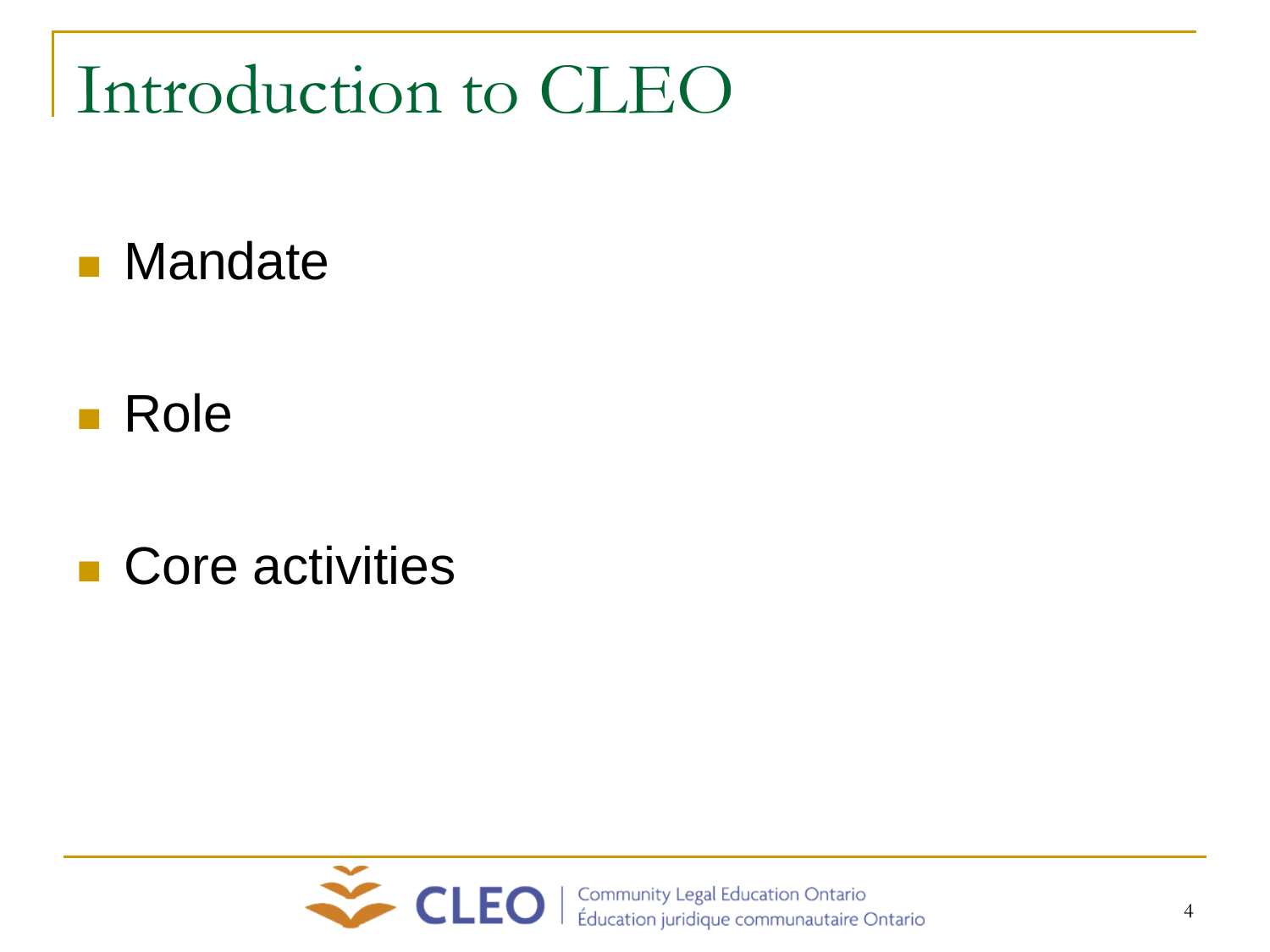## Hallmarks of CLEO's work

- Guiding principle: user-focussed
- What this means in practice
	- **□** Selection of topics and content
	- □ Selection of format
	- **□ Clear language**
	- Content that reflects realities people encounter
	- **□ Reaching people at places they frequent**

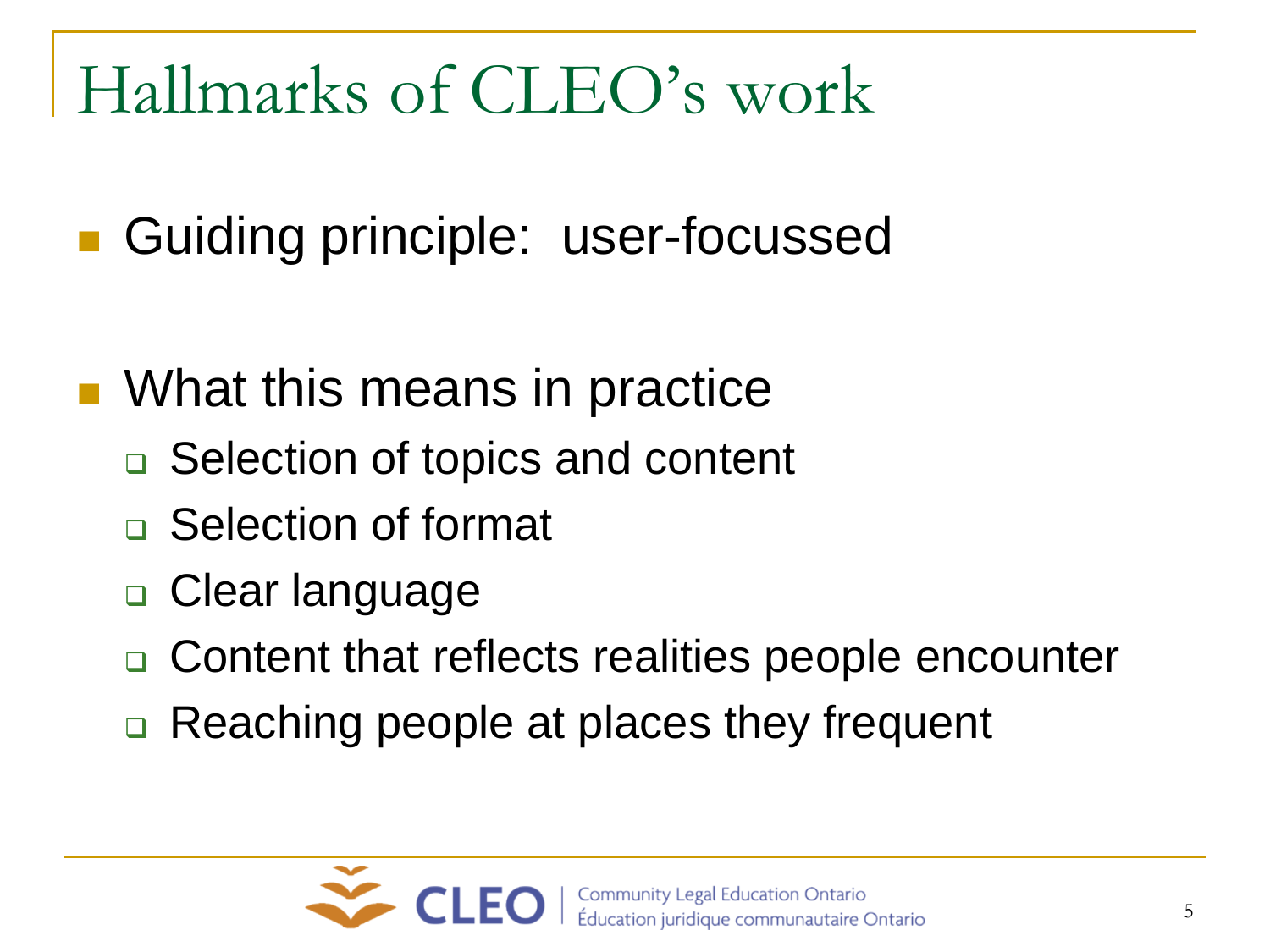# Some challenges we face

- Complex network of legislation, regulations, policies and practices
- Keeping up with changes in the law and practice
- Criticisms of "dumbing down" or "can't be done"

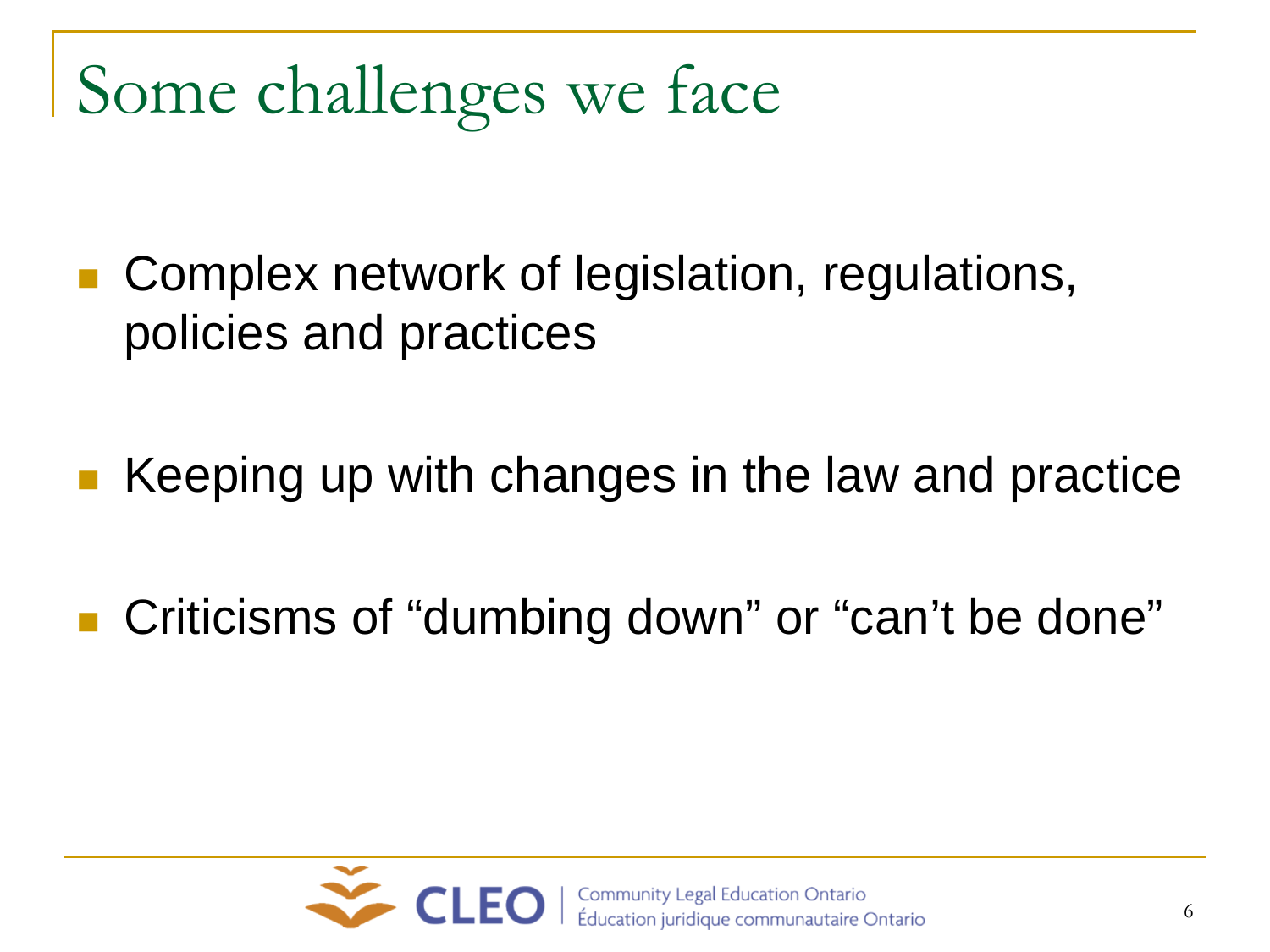#### CLEO – what we've learned

- Some best practices:
	- **□** Identifying needs and developing materials
	- **□ Recognizing diverse needs of diverse public**
	- **□** User testing
	- **□** Working in partnership and knowledge sharing

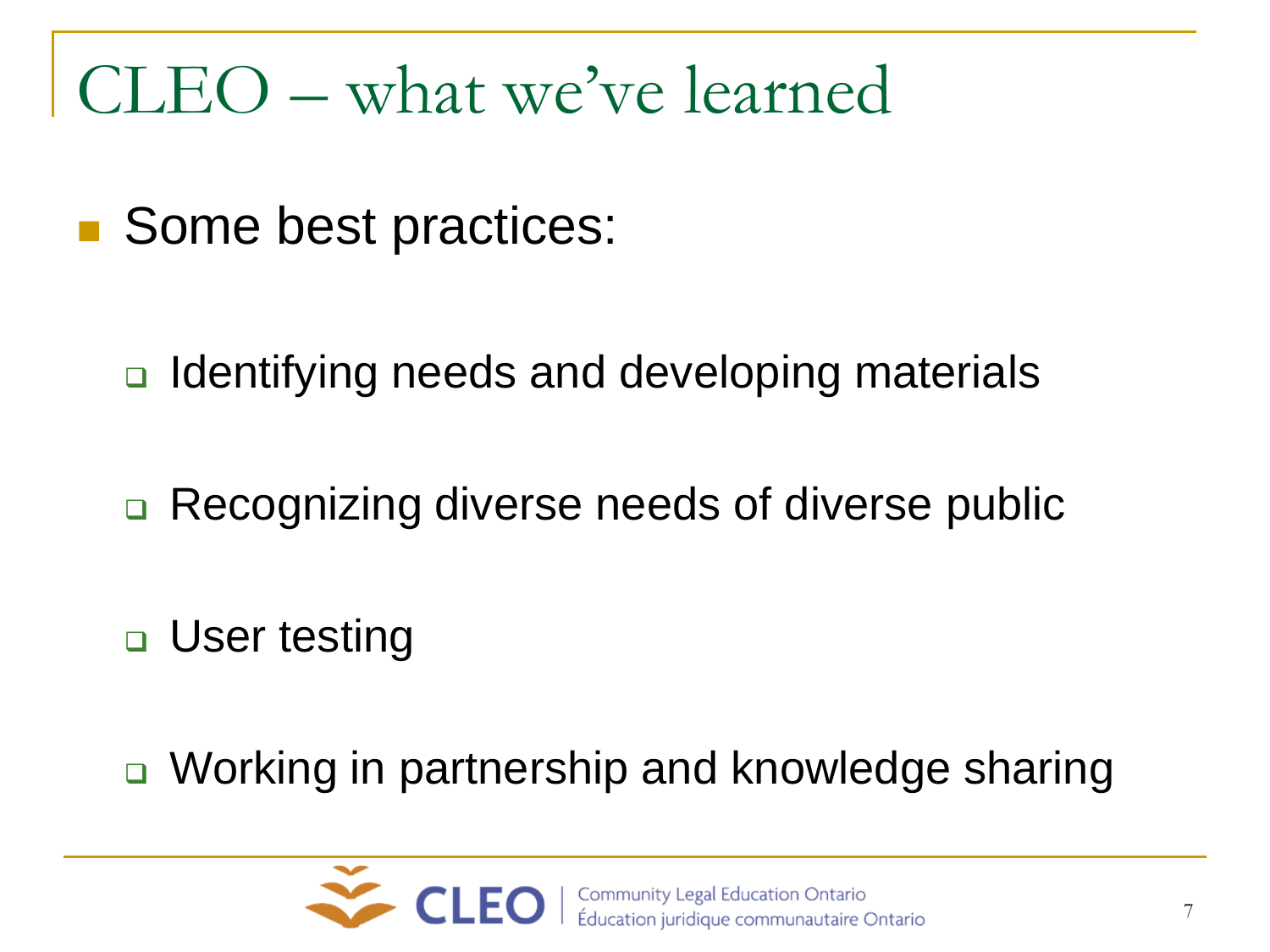CLEO's "Formats & Delivery Channels" research

- Why we decided to do this
- **Three main questions we explored**
- How we conducted the research

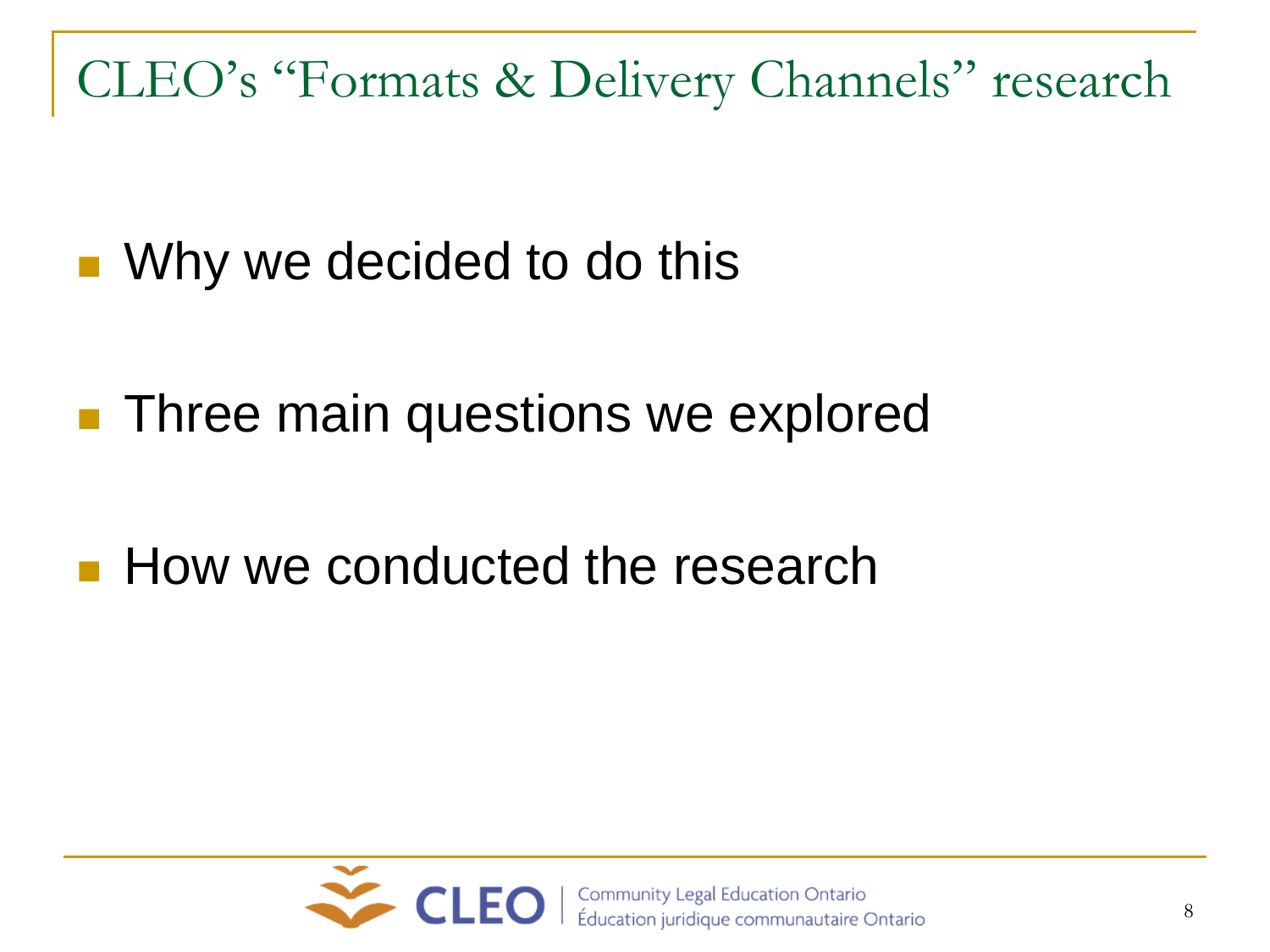#### Themes from research

- Many people continue to face significant barriers to accessing legal information
- **Human support to "interpret" the information is** important, especially for people with barriers
- Outreach activities to create awareness of reliable legal information – are critical

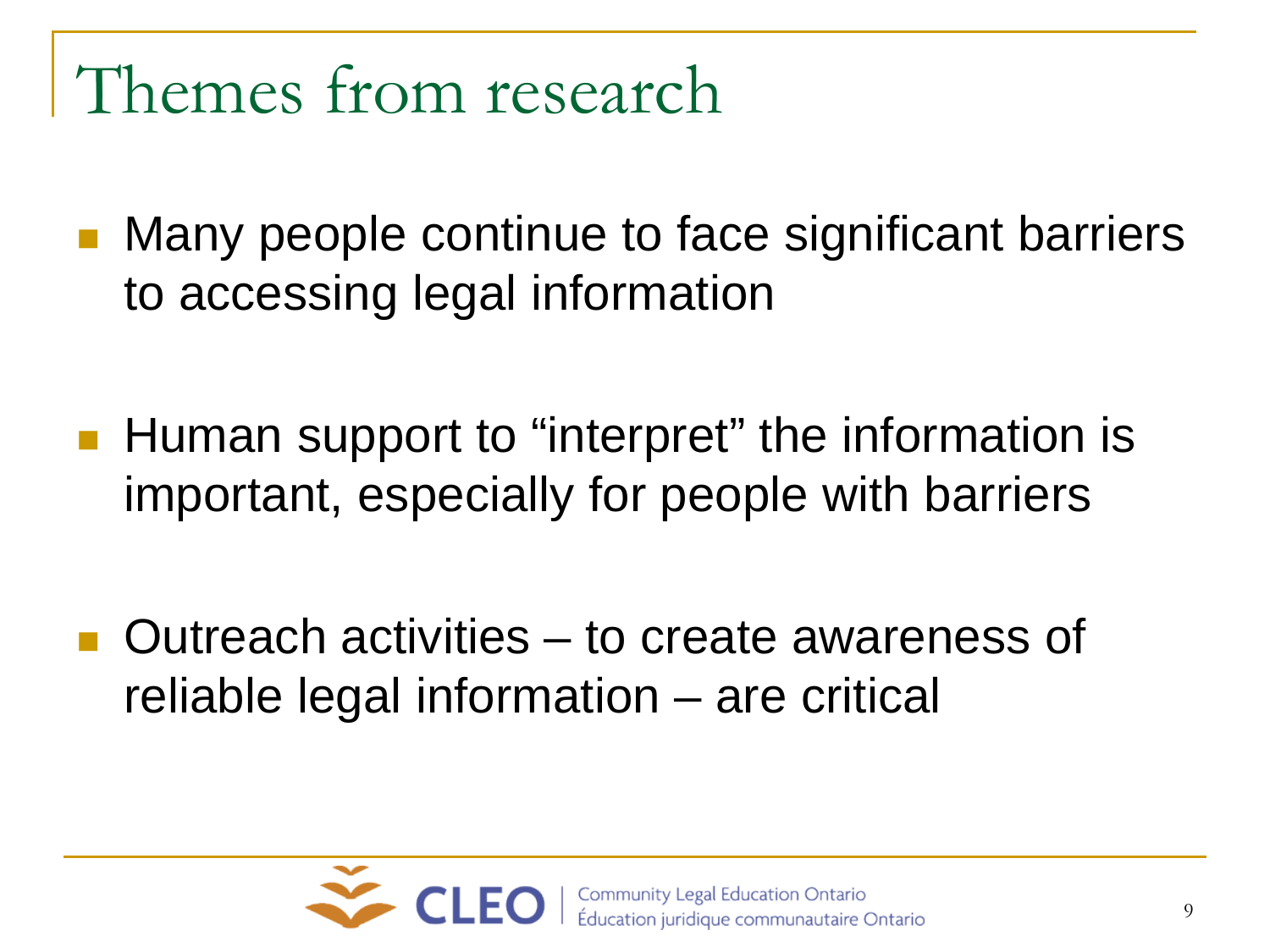# Overarching theme

**Provide legal information in as many different** formats, and through as many different delivery channels or access points, to increase the likelihood that people will find it and access it

("CLEO's rule of multiples")

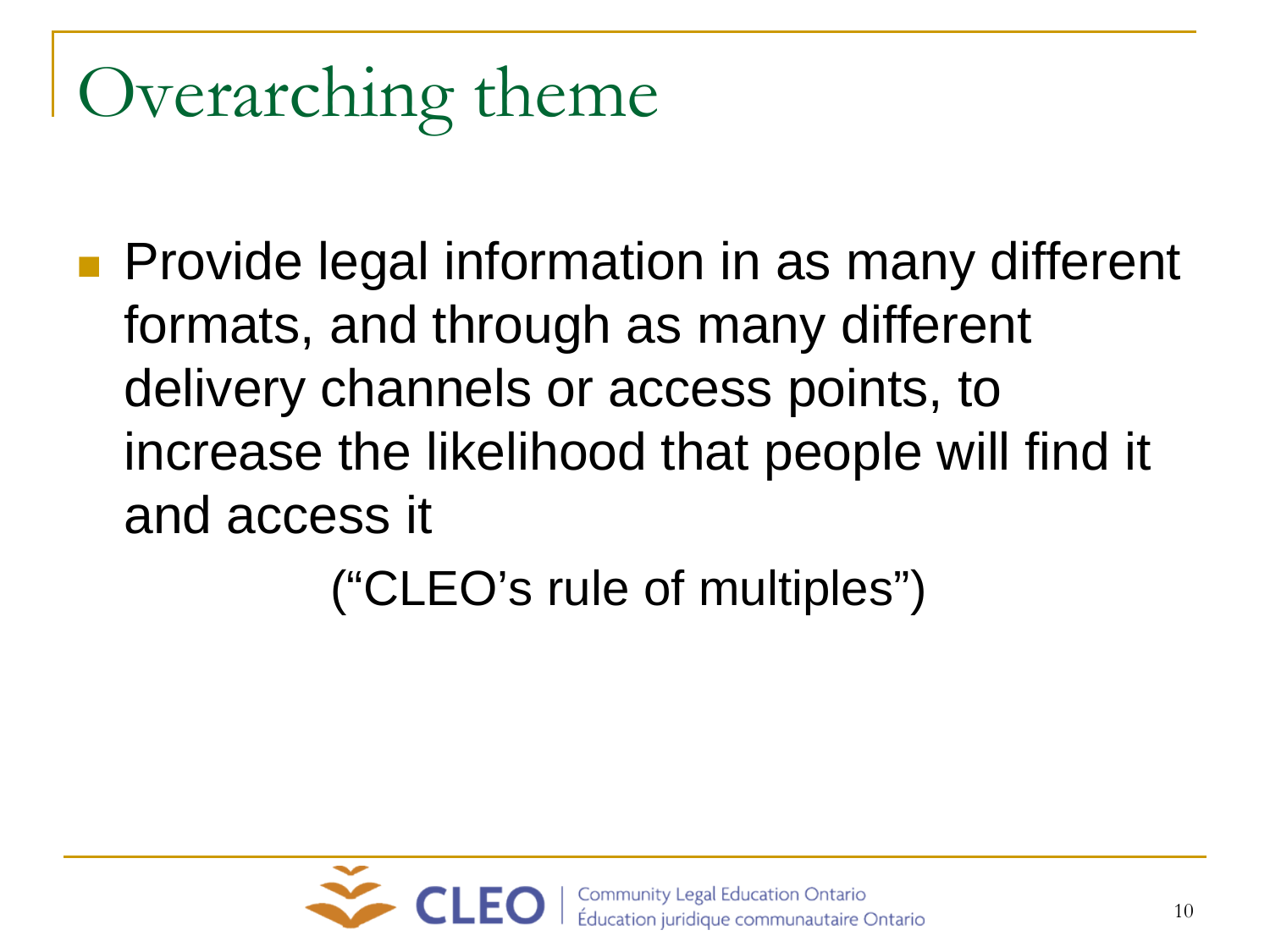## More specifically…



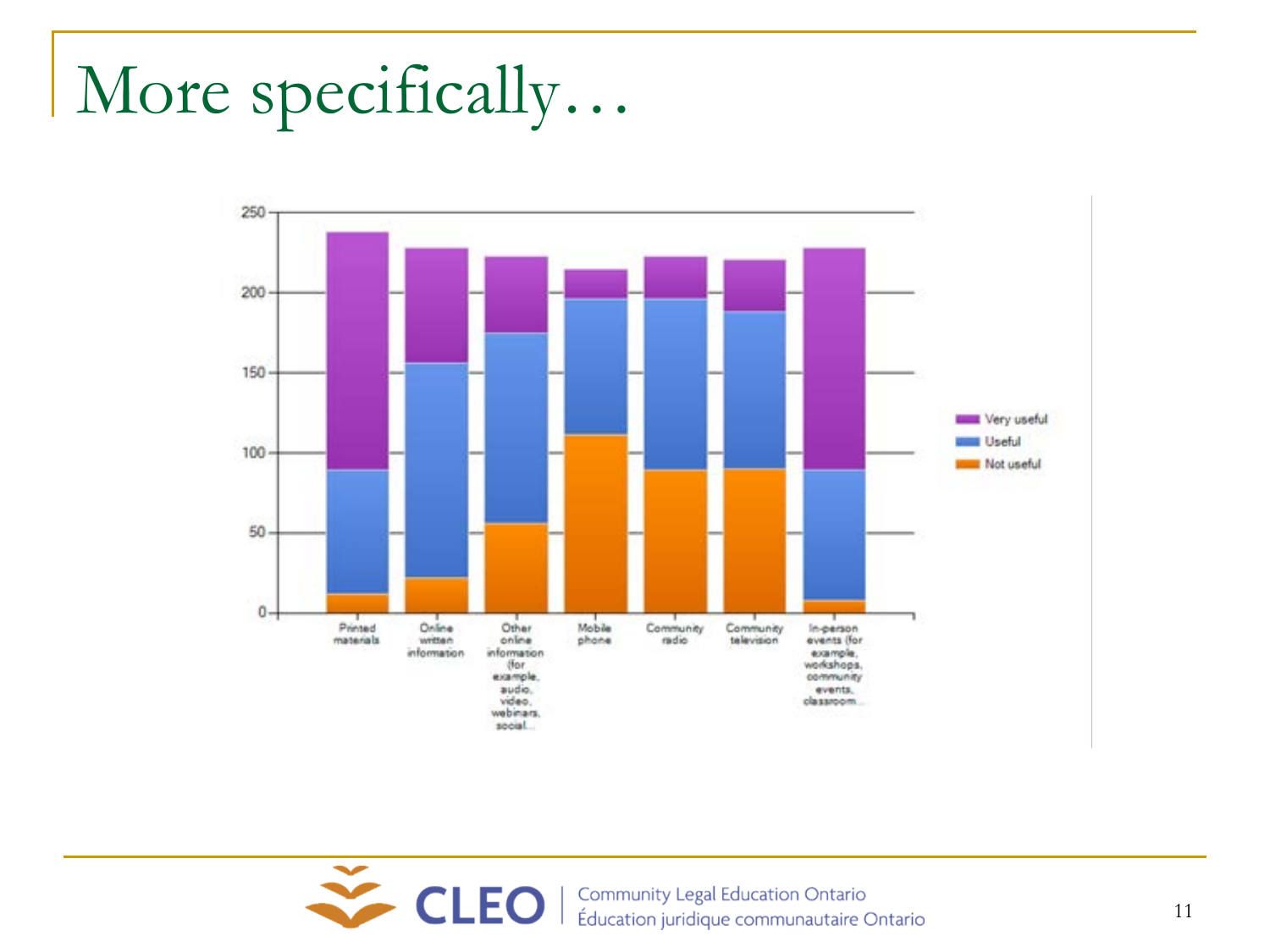Looking at online information

**Large and growing number of Canadians** have access to the Internet

- But digital divide still exists; most vulnerable often lack access
- Online information has many pros

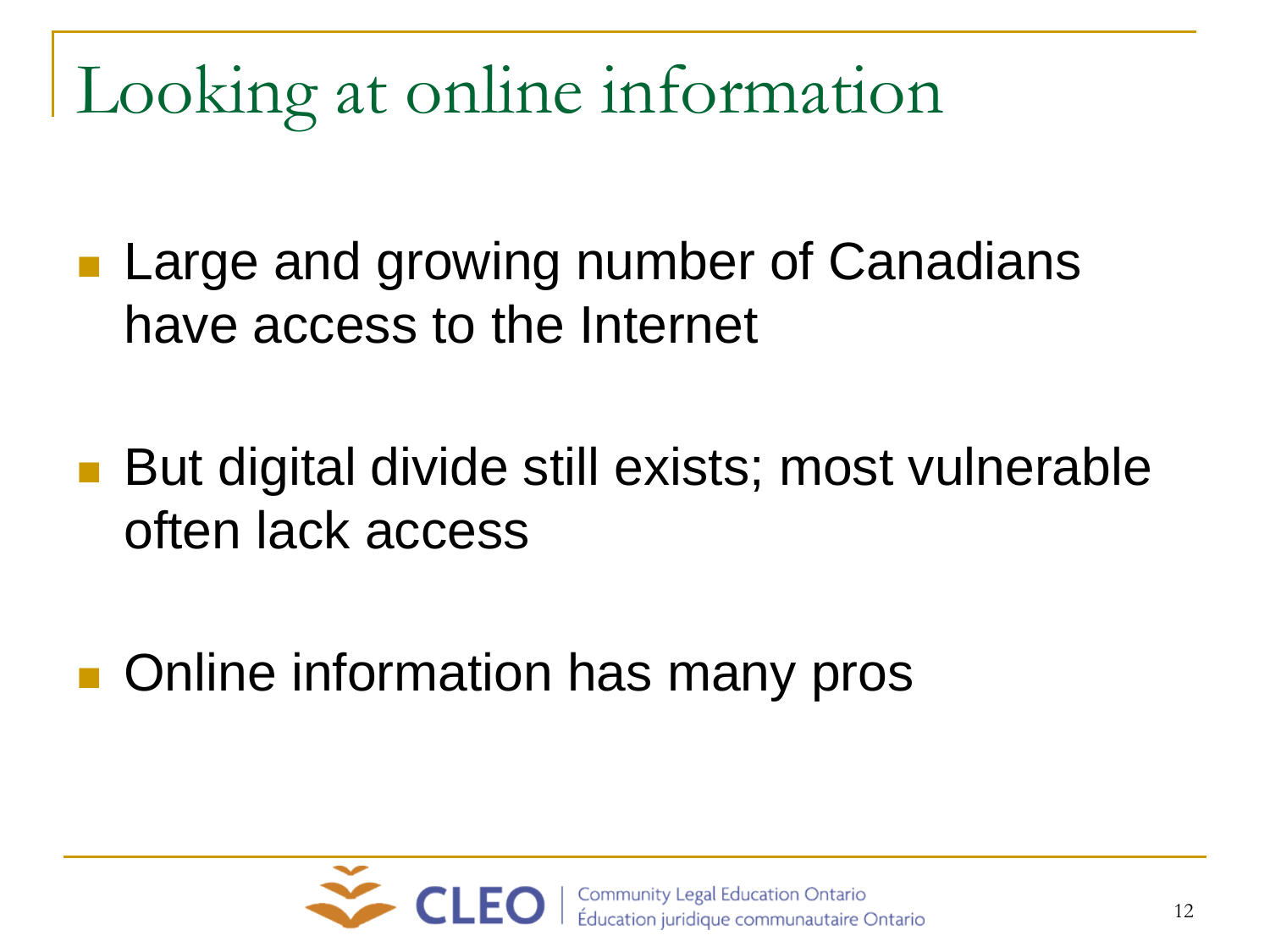## Accessing online information

In your experience, are your clients able to easily find and make use of online information?



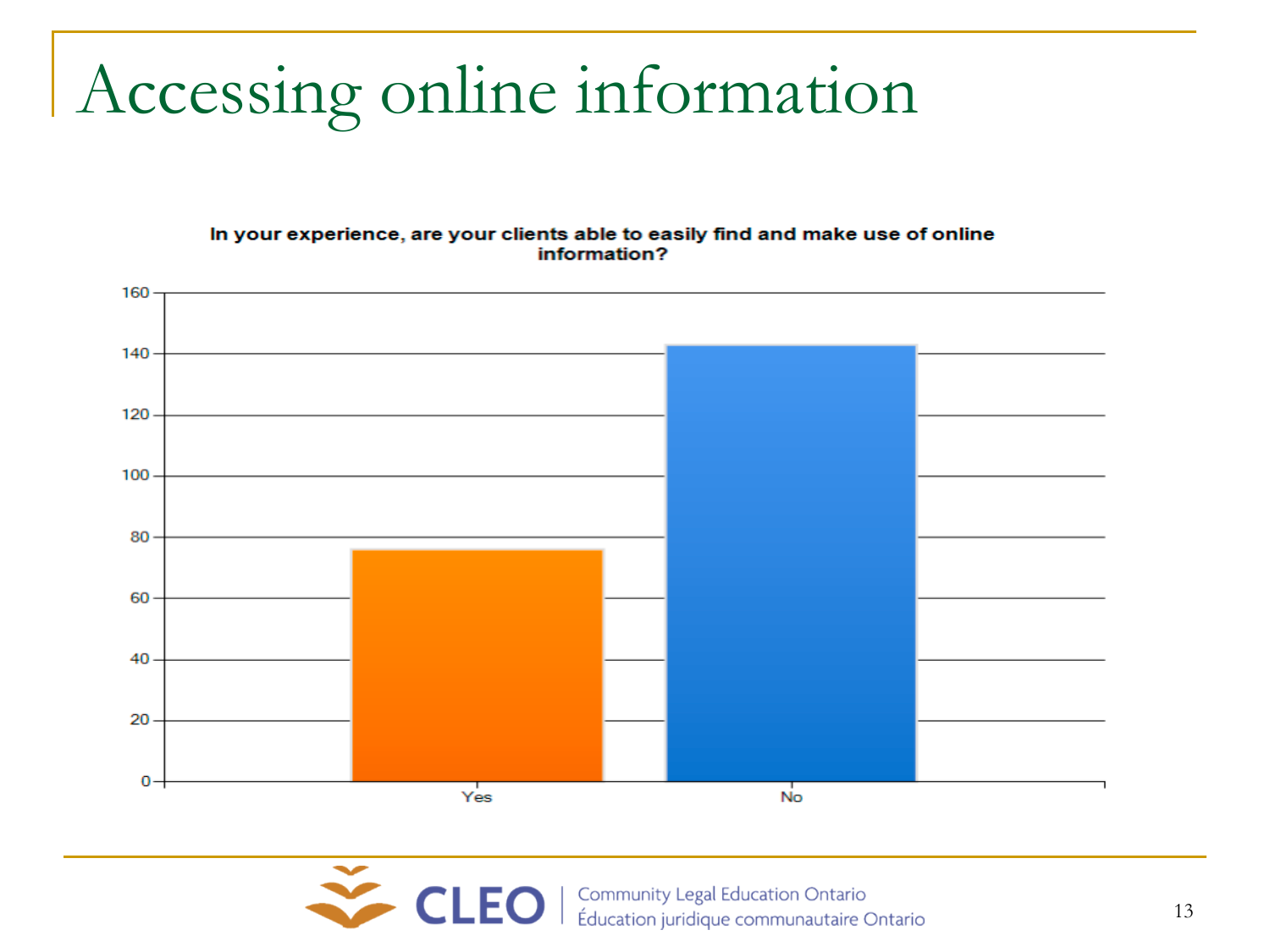# Some challenges of online info

- Large volume of information hard to sort through
- **Often difficult to determine whether info applies** and whether it's reliable
- One-on-one support from someone a person who can help is often needed

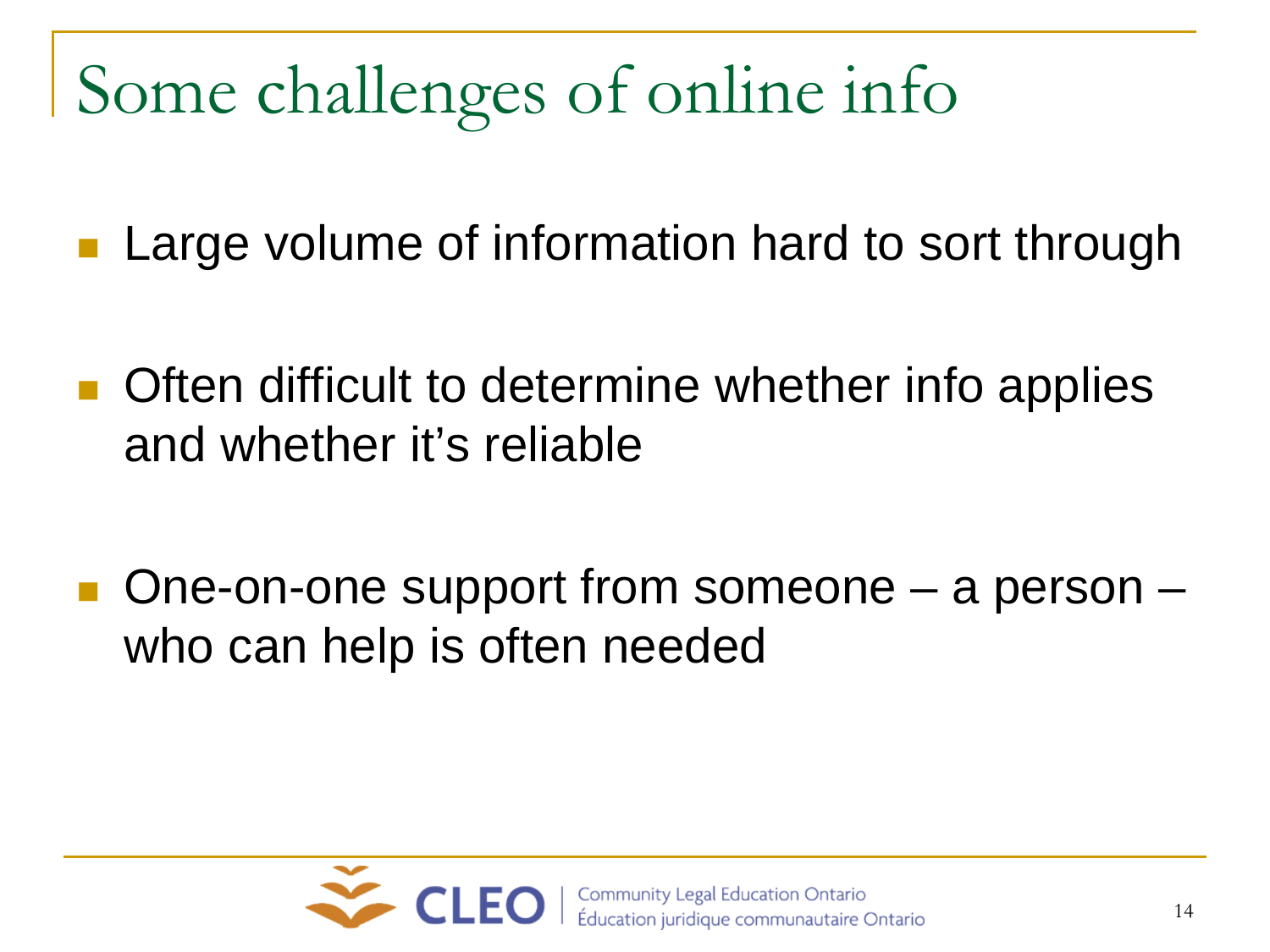# Improving access to (online) PLEI

- Clear, reliable entry points
- A more coordinated approach
- Identify and apply "promising practices" for effective online information
- Integrate up-to-date referral information

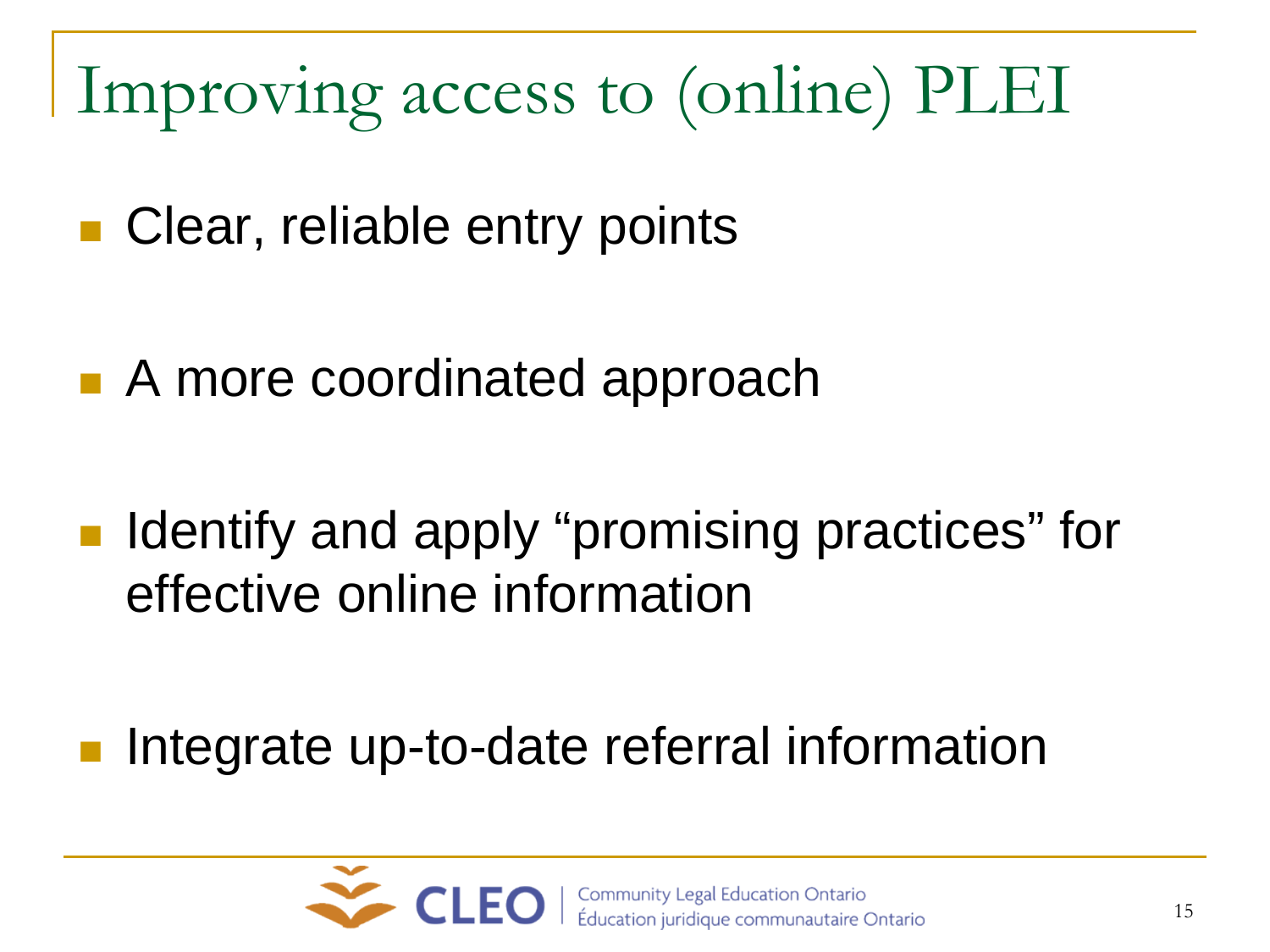# What CLEO's doing

- Conducting research to map PLEI in Ontario
- Distributing Better Legal Information Handbook
- Hosting PLE Learning Exchange initiative/ site
- **Providing training for community workers**
- Developing collaborative "Shared Steps" site

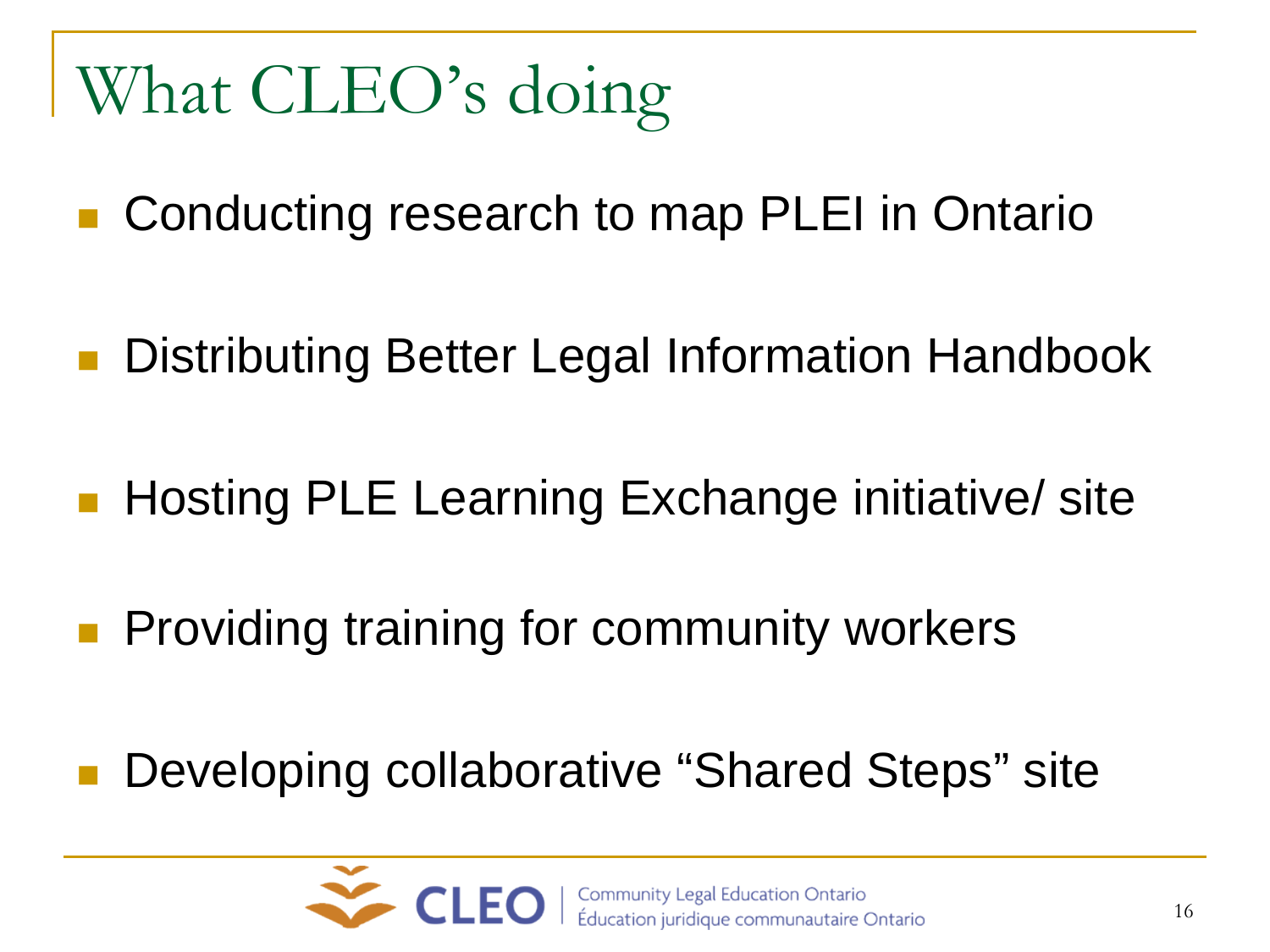# An intro to Shared Steps Project

- Builds on CLEO's "Your Legal Rights" legal information portal site
- **Users will be guided through information in a** series of self-selected steps

■ Will be based on a "commons questions" approach (as well as topic-based taxonomy)